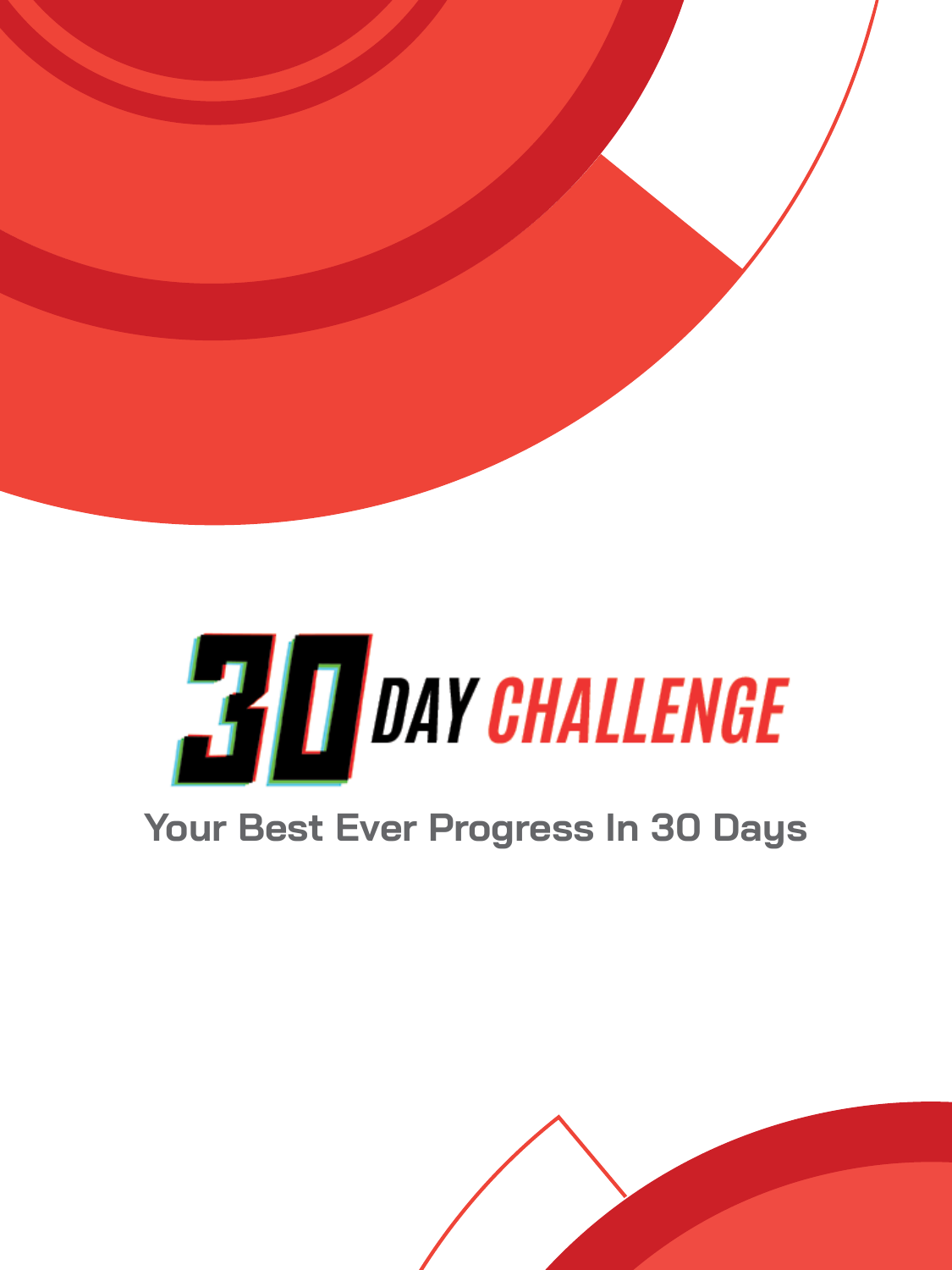## **How the challenge works**

#### **Results**

**Enjoy life more, boost energy, reduce stress and build** 



**unstoppable confidence. Lose up to 10kg (22lb) in the next 30 days, build positive habits and learn how to get results for life.** 

- **More Energy**
- **More Focus**
- **More confidence**
- **Fast and sustainable fat loss**
- **More Muscle gain**
- **Unstoppable motivation**



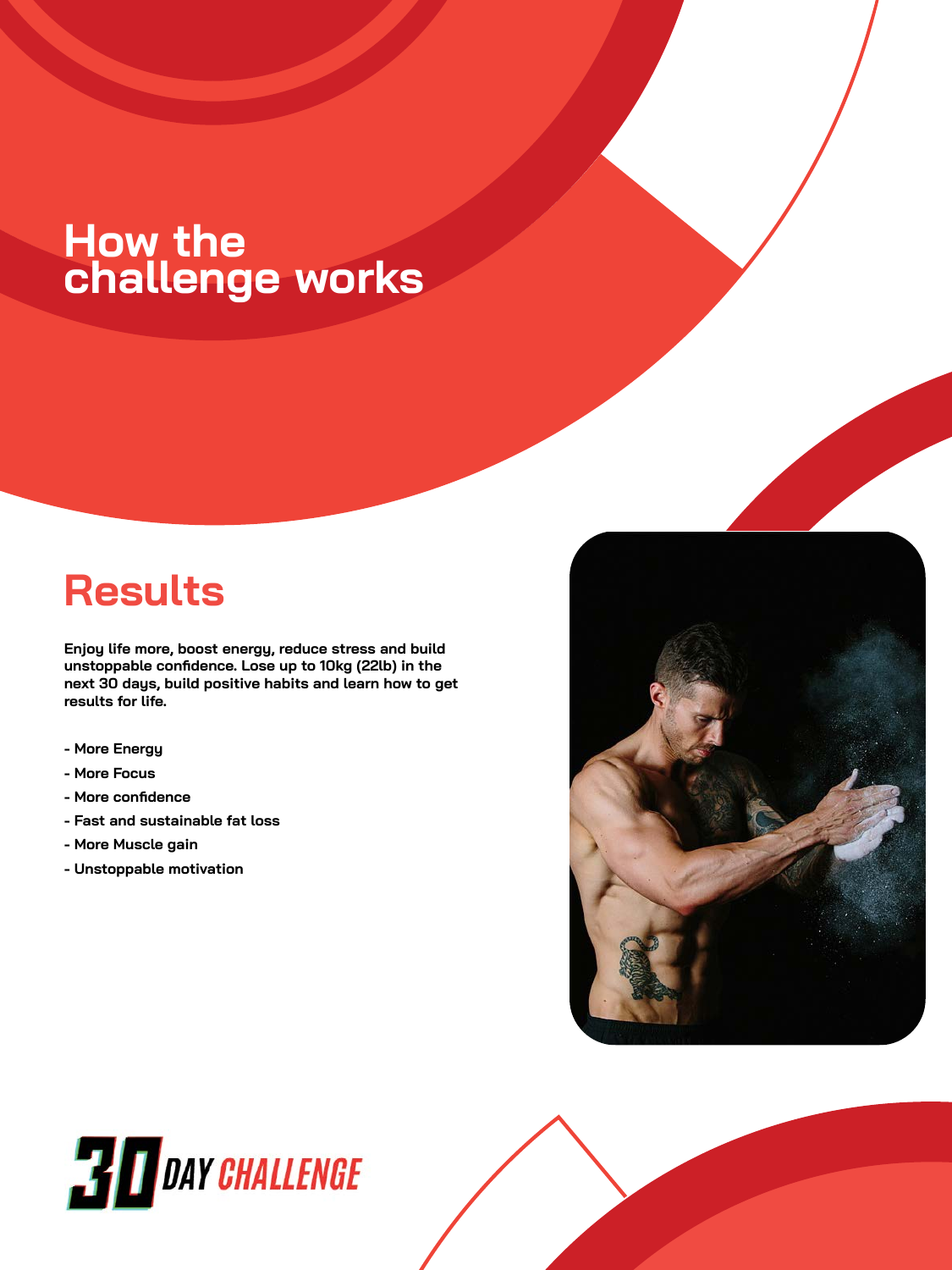# **Workouts**

## **Workouts**

**Easy to follow fully laid out training that is built for real** 



**results. No weird exercises and no hours a day in the gym.** 

**Just proven systems for training with options for BODYWEIGHT, HOME GYM or FULL GYM access.**

- **Daily workouts**
- **Train along experience**
- **Enjoyable sessions**
- **Rapid results**
- **Easy to follow structure**
- **Sustainable progress**



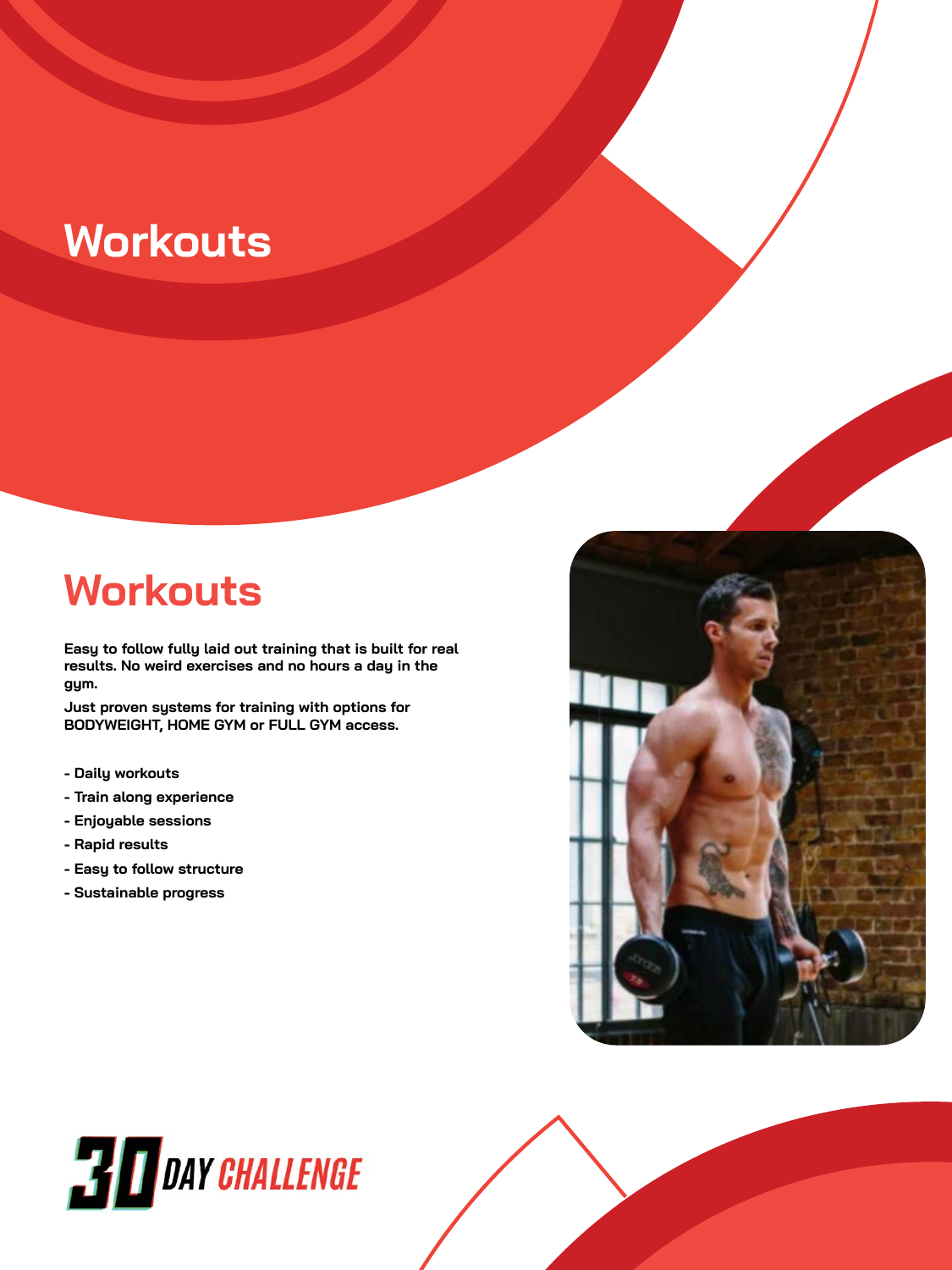# **Nutrition**

## **Nutrition**

**Calorie tailored meals, healthy eating structure, flexible** 



**eating out and coaching support to keep you on track. Unlock your true potential with calculated, sustainable nutrition and learn exactly what you need to do to get in the shape of your life.** 

- **Positive nutrition habit building**
- **Meal plans**
- **Flexible nutrition approach**
- **Accountability**
- **Sustainable approach**
- **Amazing results with food you love**



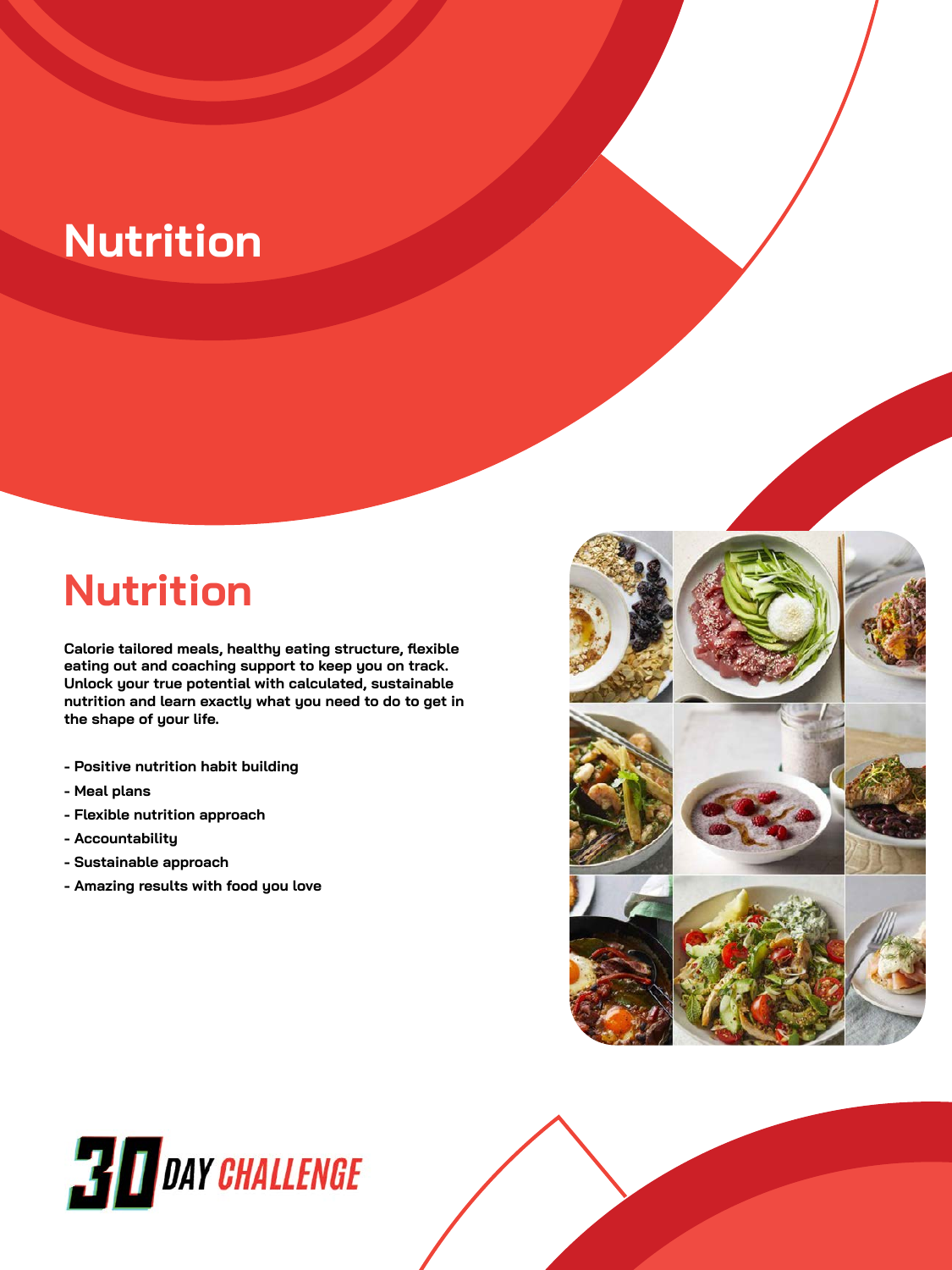## **Coaching, support and accountability**

**Coaching, support and accountability** 



**Daily accountability posts in the support group, weekly LIVE Q&A's and motivation sent directly to you. Work with myself and my expert coaching team for 30 days of amazing results and a life time of progress.** 

- **Daily accountability**
- **Weekly live coaching**
- **Support group**
- **Daily group chats**
- **Program adjustment suggestion posts**
- **A team of coaches supporting you to reach your goals**